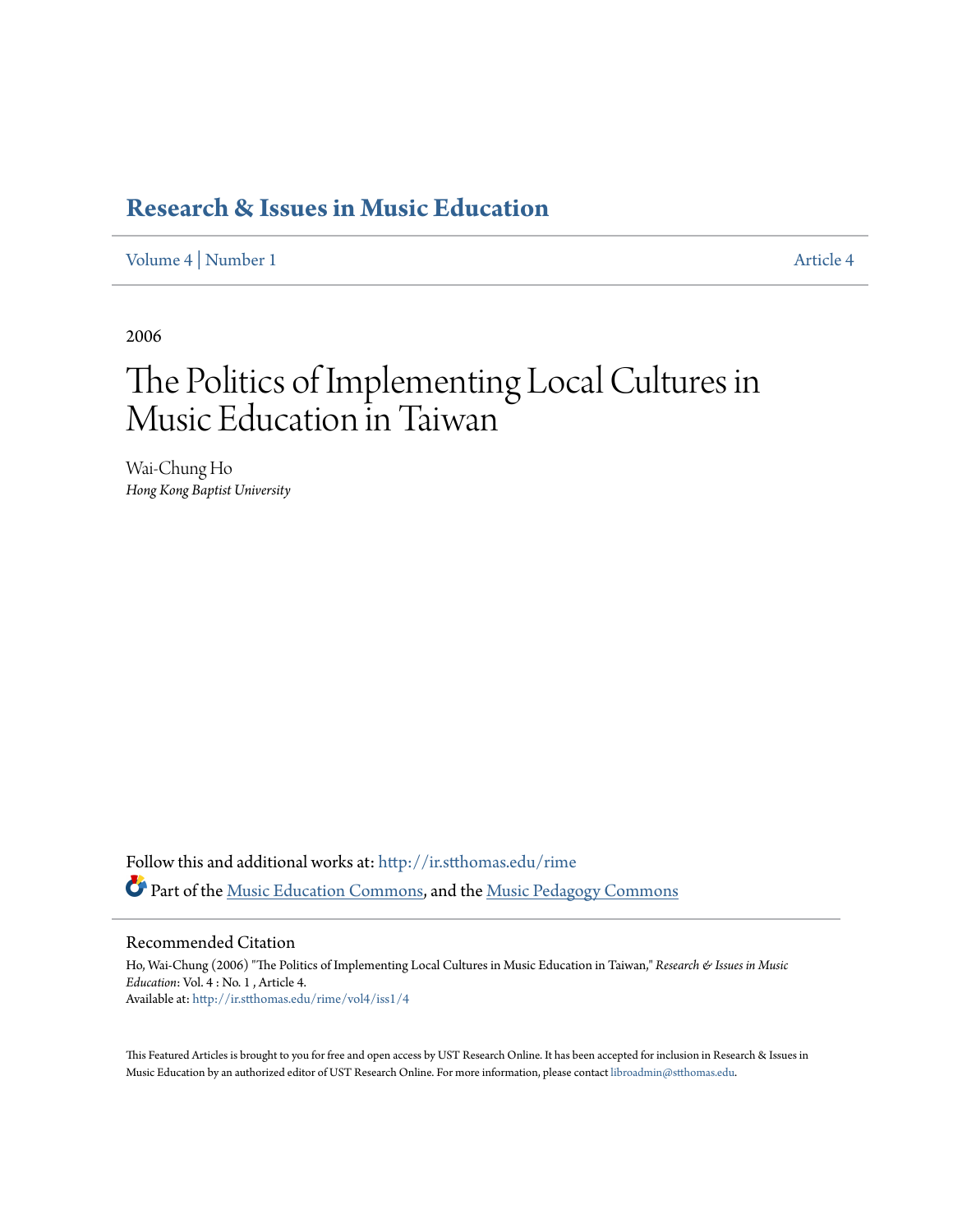#### **Abstract**

Recent studies of the localization and globalization of Taiwan's music education cannot explain the complicated interplay between localization and the pursuit of local cultures in national development and policy making in the broader society, and in school education in Taiwan between the late 1980s and 2004. Features of localization in Taiwan's music education include the highlighting of local artists and musical styles such as Taiwanese opera, puppetry shows, and local folk music in the curriculum. More importantly, music education to support the indigenous core values of peace, the beauty of the homeland, and harmony in society and in everyday life is reflected in the selected song lyrics. This article, however, argues that there is a vacuum as a result of the cultural gap between traditional Chinese music and contemporary Taiwanese local music. Music education in Taiwan is socially and politically constructed, and subject to change by the ruling regime as it seeks to preserve its political power. Owing to the different political ideologies of Taiwan and mainland China, there is difficulty in bridging the cultural gap within the school curriculum.

### The Context of National Development in Culture and Education

Taiwan has been a disputed region at least since the seventeenth century, with China, Holland, Spain and France contesting its occupation over several centuries. These various cultures have had an impact on present-day Taiwanese society in terms of government, social issues, and cultural identity including the subject of the present study, music education. A brief synopsis of Taiwanese history and culture follows here as an aid to understanding these processes.

In 1895, the Japanese defeated the Manchus in the Sino-Japanese War, and China ceded Taiwan to Japan in the Treaty of Shimonoseki. Between 1895 and 1945, during Japanese colonial rule, the people of Taiwan were cut off from the mainstream of Chinese culture and compelled to learn the Japanese language and culture (for details, see Chen, 2001; Clough, 1996). The strong tie to traditional Chinese culture was re-established when mainlanders reached Taiwan after 1945. Among them, a considerable number were intellectuals, including historians, writers, painters, Chinese opera performers and other supporters of traditional Chinese culture. After being defeated by the communists in China, Chiang Kai-shek (1887-1975), who had served as the leader of the Kuomintang (KMT) and more than two million of his followers retreated to the island of Taiwan. There he set up the government of the Republic of China (ROC), which claimed to be the legitimate government of China. The KMT media in Taiwan used a Confucian discourse of family, hierarchy, and education, in order to promote development (Chun, 1994).

Under the KMT's administrative control, the central government attempted to force the aboriginal peoples to be subsumed within the larger, predominantly Han culture. Within this attempt, there was official disapproval of any manifestations of indigenous culture, the abolition of communal activities and traditional festivals which featured indigenous customs, as well as the obligatory use of Chinese names, etc. Students were thoroughly immersed in Chinese culture, history and geography courses, which were arranged chronologically and used to teach the characteristics and causes of events in Chinese history, whilst geography courses were a description of "mountains, rivers, and resources in the Chinese political territory" (Tsai, 2002,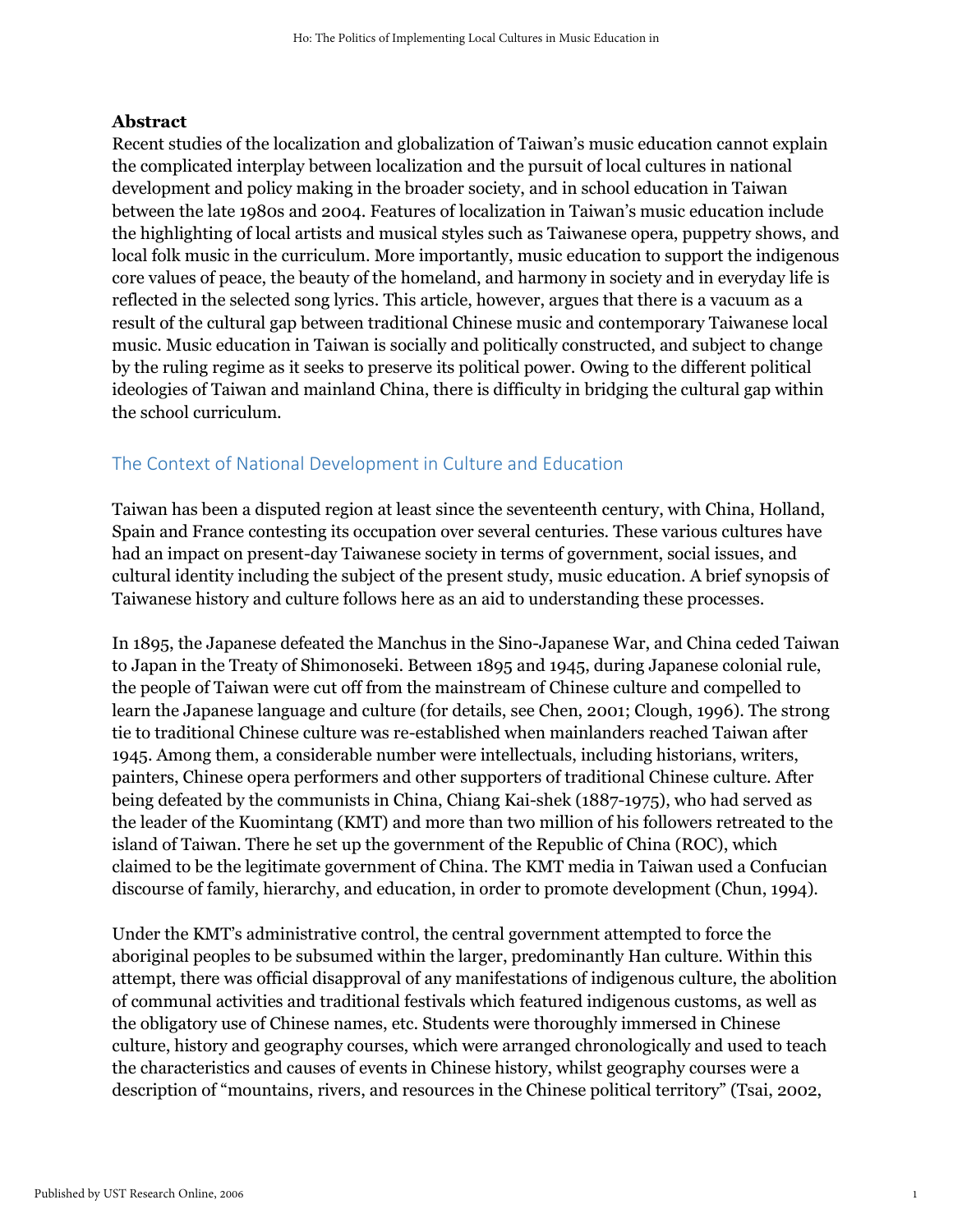p. 235). School songs were used as a vehicle to cultivate patriotic support for the KMT regime, and to inculcate "The Three Principles of the People" (i.e. nationalism, livelihood, and civil rights) in children (Lee, 2003). Students who defied authority and spoke Taiwanese (a dialect of southern Fujian, also known as Minnan), Hakka, or other aboriginal languages could be fined or subjected to other disciplinary punishment in favor of Mandarin, the "national language" (Yang, 2004, p.219; also see To, 1972).

Taiwan remained a military dictatorship until the lifting of martial law in 1987. Since then, disputes between the Taiwanese (i.e. early immigrants who had long been settled on the island, and their descendents), the Chinese mainlanders (i.e. immigrants who came to the island with the KMT government after 1949, and their descendants), and the various Taiwanese ethnic groups such as Fukien, Hakka and other aboriginal groups have become features of Taiwan's political culture. Taiwanese politicians have constructed and defined Taiwan's identity in a variety of ways in order to demonstrate that Taiwan either is or is not Chinese (Brown, 2004; also see Chao, 2003; Wang, 2004). Taiwan's "Chineseness" was expected to establish the dominance of Han culture, and the historical relationship between Taiwan and China. On the other hand, there were those who argued that Taiwan must be identified by the influence of aboriginal and Japanese cultures, and the fact that Taiwan has been politically separate from China for most of the twentieth century (Brown, 2004). A cultural trend known as localization (sometimes also called indigenization or Taiwanization) has swept the island, as a move to detach national identity from the KMT Party (Yang, 2004), which has emphasized cohesion with the great mainland Chinese civilization. The quest for Taiwanese identity is also an attempt to weaken the strength of the KMT in society (see Gold, 1994, 2003). By the mid-1990s, Lee Teng-Hui, the first president born in Taiwan, came up with the slogan "New Taiwanese" to comprise the mainlanders and their children, and started school curriculum reforms, which deepened after Chen Shui-bian's election. After Chen Shui-bian was elected as the island-state's first opposition party president, from the Democratic Progressive Party (DPP), he reacted to the public's expectations that ethnic tensions would be reduced, and also implemented desinification policies, proposing a new doctrine on "Taiwanese awareness and localization," in his May 20, 2000 inauguration speech. Taiwan's newspapers China News and the governmentsponsored Free China Journal, were renamed as Taiwan News and Taiwan Journal respectively. On the monetary currency, images of KMT leaders were replaced by those of Taiwanese landmarks (Dreyer, 2003).

With a view to establishing a Taiwan-centered education and cultural system, the Ministry of Education (MoE) continues to deal with its education policy in accordance with four principles: 1) national history must deal with Taiwanese history; 2) national geography must include Taiwan's geography; 3) national literature must give credit to Taiwanese literature; and 4) Taiwan's various native tongues including Holo, Hakka, and other aboriginal languages, must possess equal status to that of Mandarin (see CNA, Taipei, 10 November, 2004, p.4; also see Law, 2002). The first government-edited Aboriginal Languages Curriculum, which covers 40 languages and dialects of the 12 aboriginal peoples in Taiwan, is expected to be published in 2005. Textbooks have been rewritten to focus more prominently on Taiwan. Taiwanese consciousness has thus been spread within the education system (see Chang, 2002; Chin, 2004; Tu, 1996; Weng, 2001). Courses on the philosophies of Dr. Sun Yat-Sen (a founder of KMT) are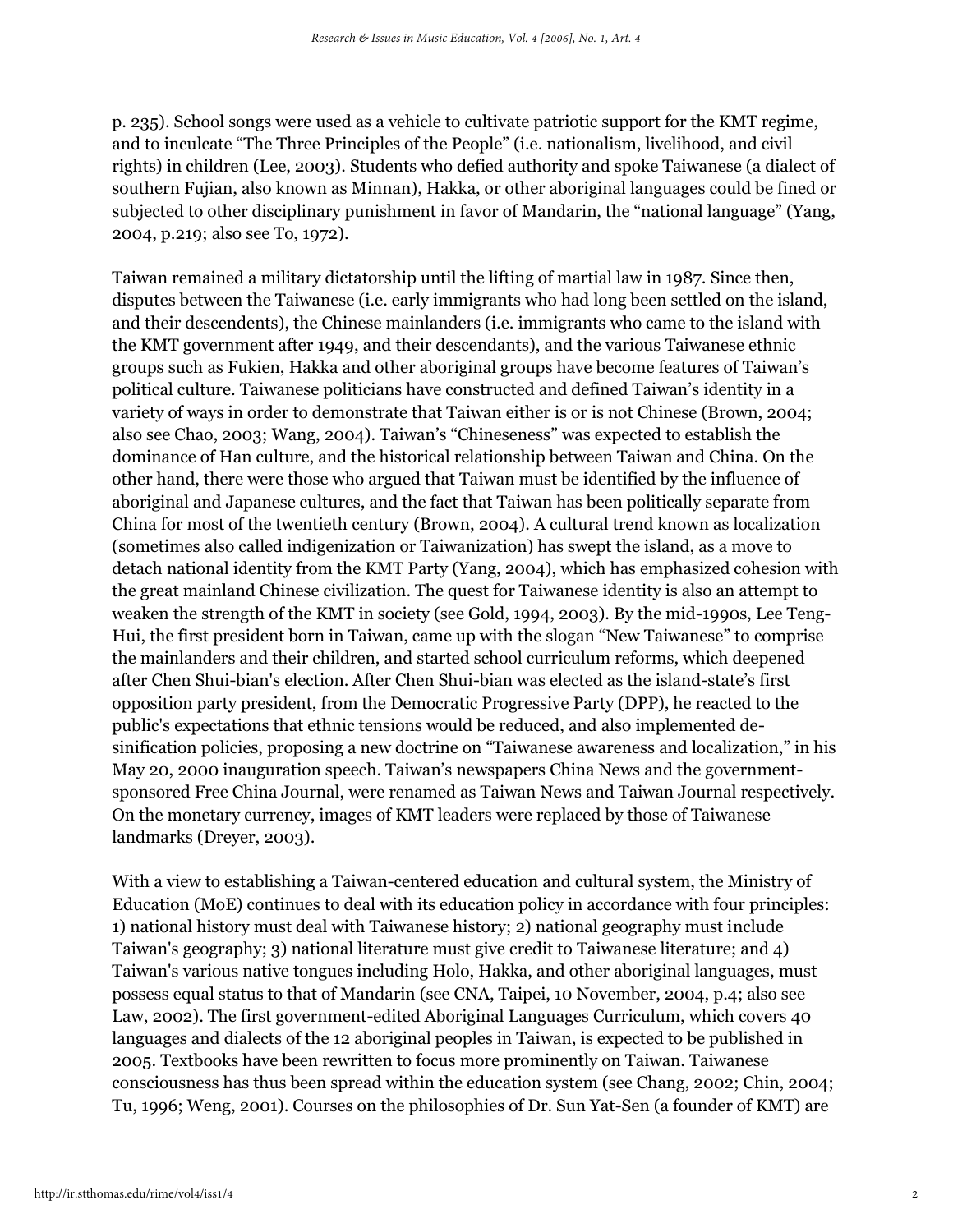being phased out, with greater attention to the art, culture, and history of Taiwan. The history of China, that of Taiwan, and the rest of world history will share equal weight in the new edition of high-school history textbooks to be released in 2006. Since 2002, the MoE has planned to reform textbooks, so as to use fewer classical Chinese texts in the nation's high schools (Wang, 2004).

Within these cultural movements, music education in Taiwan has been influenced as well. Previous studies of Taiwan's music education have examined the complex interplay of globalization, localization and Sinophilia that determine curriculum reforms in Taiwan's music education in accordance with various social changes (Ho & Law, 2002). These reforms include the pursuit of national identity in school music education through the integration of local cultures, Confucian moral values in the school music curriculum (Ho and Law, 2003), and education for citizenship in accordance with Confucian nationalistic educational principles in music classes (Ho, 2003). However, the dynamics and dilemmas of localization in school music and other arts education have not been explored in relation to national development in the wider society, or to school education in the twenty-first century.

### Purpose of the Study

The purpose of the present study is to investigate how the national development of Taiwan has shaped the context of music learning through the development of local cultures in current education reform. Through the examination of relevant literature, official documents, websites and a selection of music education publications that are commonly used in primary and secondary schools, this study addresses two main research questions:

- i. How is the cultural shift towards localization reflected in music learning in the arts and humanities curriculum?
- ii. What are the limitations of students' music learning in response to the localization of Taiwanese music in the school curriculum?

The intent of this study is to examine how Taiwan's new paradigm affects the relations between the state and the transmission of music through education within the changing society of Taiwan. First, the study will explain music learning as a reflection of the relative localization of Taiwan's political tendencies to allow greater expression of national local cultural identity in school music education. Second, it will examine the dilemmas of implementing policies on local Taiwanese music in the school curriculum by analyzing the localization process first in the wider context, and then in that of school music education.

### Implementation of Local Taiwanese Culture in Education

Ethnicity has been an ever-present component of political, cultural and educational discourses. Identity issues centre on the ethnic split between Chinese mainlanders and the large segment of native Taiwanese who plead that Taiwan has an identity separate from China (Marquand,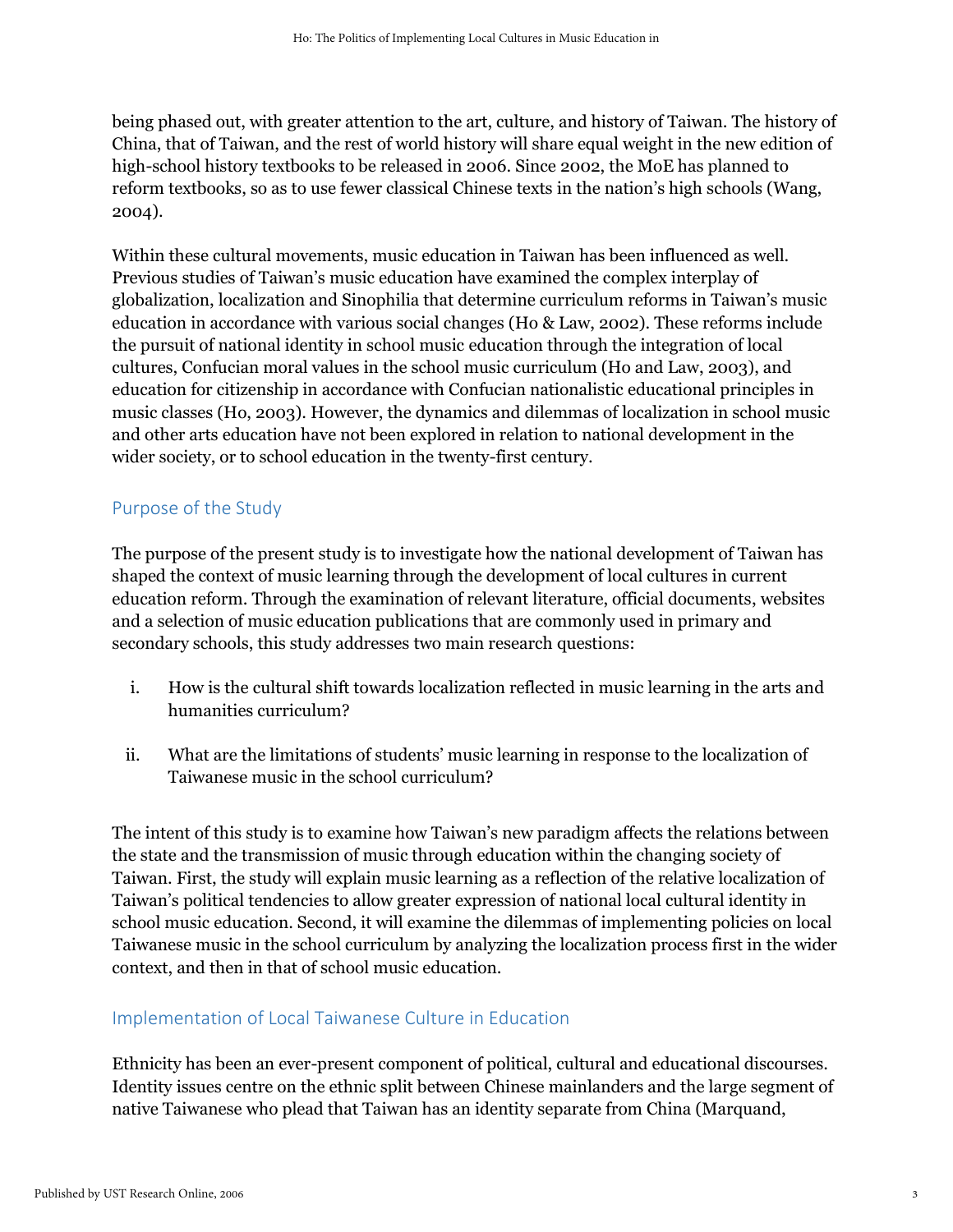2004). Taiwan is a multilingual, multiethnic country, composed of four major ethnic groups: 1.7% are the aborigines who speak Austronesian languages; 12% are Hakka; 13% are mainlanders; and 73.3 % of Taiwan's 22.7 million people are the Taiwanese who speak Southern Min. Taiwanese aborigines are groups of Austronesian people, who are descended from the inhabitants of the island before Han immigration in the 1600s. Through the efforts of the Taiwanese authority at various levels, the organization of Taiwanese cultural events, the enthusiastic work of local artists, the work of MoE in the revision of the school curriculum, and the promotion of indigenous cultures by higher education institutes, the aboriginal administration has borne much fruit, making significant progress in the areas of livelihood, culture and education. In this paper, the term "local cultures" refers to the diverse indigenous arts and musical identities in Taiwan, whilst local cultures also contribute to the "national spirit" through the achievement of Taiwanese culture. It will be seen that a policy of cultural independence, reinforced at different levels, is a measure that seeks to create a cultural persona for Taiwan.

The promotion of aboriginal culture has encouraged people to pay more attention to aboriginal communities by means of policy consulting for the nation's aboriginal policy, and by supporting Taiwanese local music through publications for the community. In a round-table discussion among artists, activists, and intellectuals who organized an Alliance for Ethnic Equality, which considered the influence of ethnic tensions on Taiwan's political landscape, it was agreed that though there is no political control or inspection of different arts, a very serious pressure exists from the "politically correct" slogans of localization and de-sinification (Hou et al., 2004, p. 33), also see the Democratic Progressive Party, 2004). The promotion of Taiwanese consciousness and "de-sinification" are criticized as moves to construct a history and a culture for "Taiwanese independence," covering up the actual history between the island of Taiwan and mainland China (People's Daily News, January 1, 2005). In 1981, the Council for Cultural Affairs (CCA) claimed that fine arts and folk arts should be seen as equally important for the development of society. It has sponsored numerous folk arts festivals, publications, and other projects. The Cultural Heritage Preservation Law, which was passed in 1982, initiated such programmes as the Folk Art Heritage Award to honour outstanding folk artists. After 1987, aboriginal materials were emphasized in provincial schools and the government's education goals were becoming more related to local society, and therefore localization began to make its way (Zheng, 2003). Websites on aboriginal music and identities in Taiwan, such as the "Taiwan Aboriginal Culture Park," "Teaching Materials on Aborigines," "The Sound of Taiwan's Aborigines," and "Amis Tribe" have been established to introduce particular parts of Taiwan's cultures to a broader public. With a view to giving students an understanding of local culture, and reflecting the contents of the subject of teaching Taiwan-centred art, history, religion, music and customs, the MoE passed a resolution to change the name of schools' "native literature" programmes to "Taiwanese literature" in December 2002 (Chang, 2002; also see Government Information Office, 2004; Council for Cultural Affairs, 2004a, 2004b).

Since the 1980s, the MoE has launched programmes to promote aboriginal cultures, and developed new teaching materials that emphasize the value of those cultures. The syllabus of 1982 included more aboriginal music, which is an improvement over that of 1964 and before (Zheng, 2003, p. 81). As for localization in the 1982 music syllabus standards, the most obvious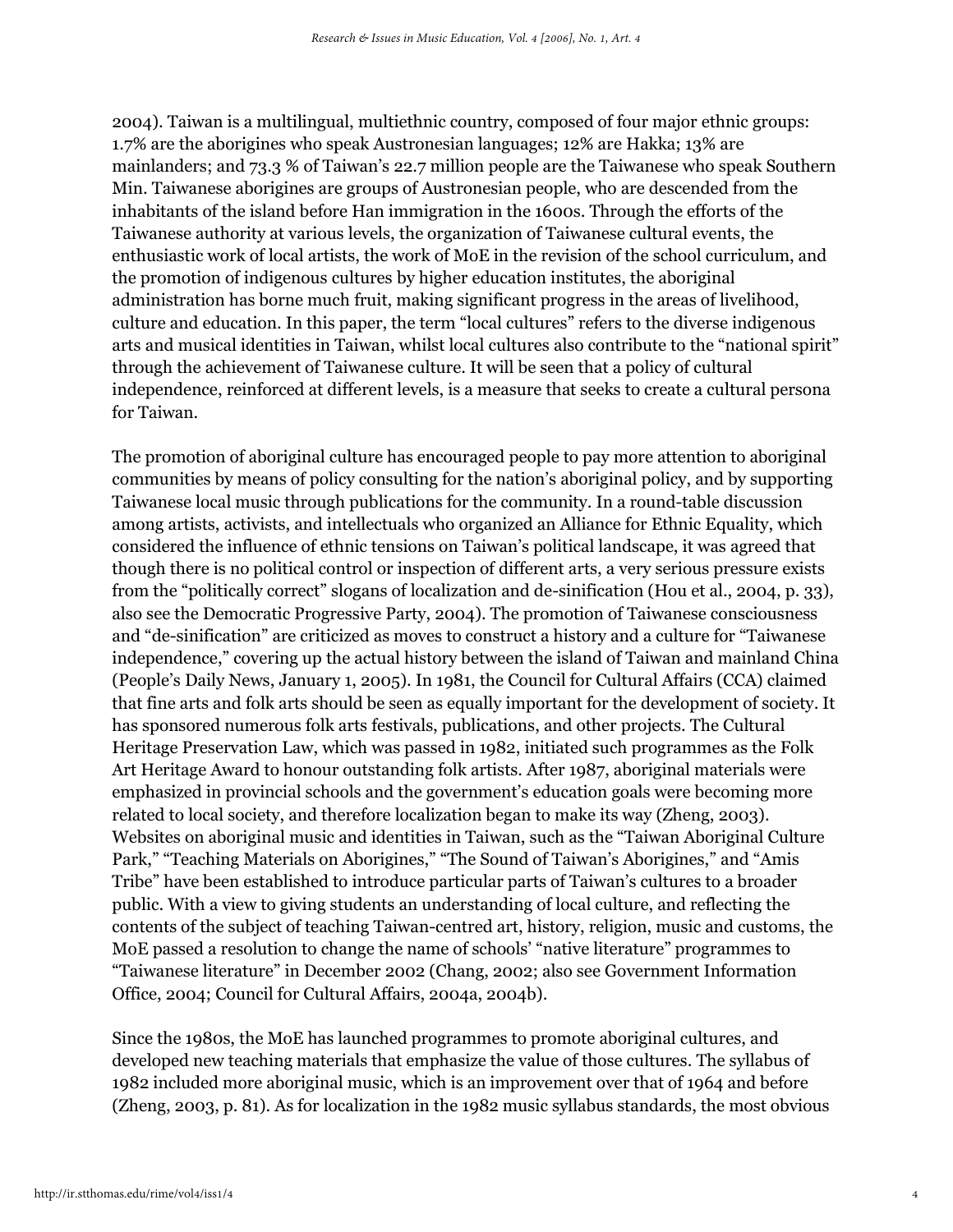example is in the changing proportion of songs of non-Chinese origin, for sight-reading and music appreciation. In grades 1 and 2, 70% of the songs used were local, 30% were foreign; in grade 3, 65% of the songs were local, 35% were foreign; in grades 4 to 6, 60% of the songs were local, 40% were foreign (Zheng, 2003, p. 101). Such aboriginal music was added, especially, after the new syllabus was published in 1993 (see Zheng, 2003, pp. 77-78). Teaching about aborigines is included in primary schools; "aboriginal arts" are added in secondary schools, and such subjects are taught in the native or aboriginal language, so that primary and secondary school students know about and respect the spirit and content of those cultures, and build a sense of belonging to the homeland; provincial editors publish teaching materials in native and aboriginal languages, e.g. those of the Taya, Ami, Kavalan, Bunun, Sdeiq, Saisiat, Puyuma, Yami, Paiwan, Rukai, Tsou and other tribes (see Huang, 1996, p. 21; Ministry of Education, 1997, pp. 55-56). Besides the school curriculum reform, the emergence of aboriginal education in Taiwan has also occurred in higher education. A recent survey showed that some 80-90 % of master's and doctoral theses in the humanities and social sciences now focus on the study of Taiwan (Hou et al., 2004, p. 33).

#### An Analysis of Local Taiwanese Music in the Arts and Humanities Curriculum

Compulsory education in Taiwan consists of six-year elementary and three-year junior high school attendance, which is connected and integrated into a new grades 1-9 curriculum with 7 learning areas for languages, health and physical education, social studies, arts and humanities (including music), nature science and life technology, mathematics, and comprehensive study. Arts and humanities take about 10-15 percent of the total number of classes. It is hoped that students willingly participate in all sorts of arts activities to broaden their vision, so as to learn about and respect various cultures, and know about and appreciate local and world history and culture (Ministry of Education, 2003a, 2003b, 2003c). Dance, the appreciation of folk music, the different singing voices used in solo and choral works, and appreciation of theatrical music, in particular of the aboriginal features of Taiwanese operas are listed in the arts curriculum (see Ministry of Education, 1999a, 1999b). The indigenous elements in this section of the school curriculum include a presentation of local artists and composers, and a study of the aboriginal styles of local opera and folk music, a message on the unity and beauty of the island, and an introduction to the distinctive culture that is different from the Han culture.

In an effort to provide resources towards Taiwanese cultural independence by cultivating students' awareness of their local artists' contribution to the development of arts in the community, the MoE, in conjunction with textbook publishers are publishing arts curricula that introduce excellent Taiwanese artists. Among these are Huang Tu-Shuei (1895-1930), Taiwan's first fine-art sculptor, who was the first person to study sculpting overseas (Editorial Board of Textbook Committee of the Nani Book Company Limited (thereafter NBCL), 2004c p. 72), and artistic director of the Cloud Gate Dance (the name of the oldest known dance in China) Theatre, Lin Hwai-Min (b. 1947) who studied movement in Taiwan, modern dance in New York, and classical court dance in Japan and Korea (Editorial Board of the Textbook Committee of the Kang Hsuan Educational Publishing Group (thereafter KHEPG), 2004c, pp.10-11).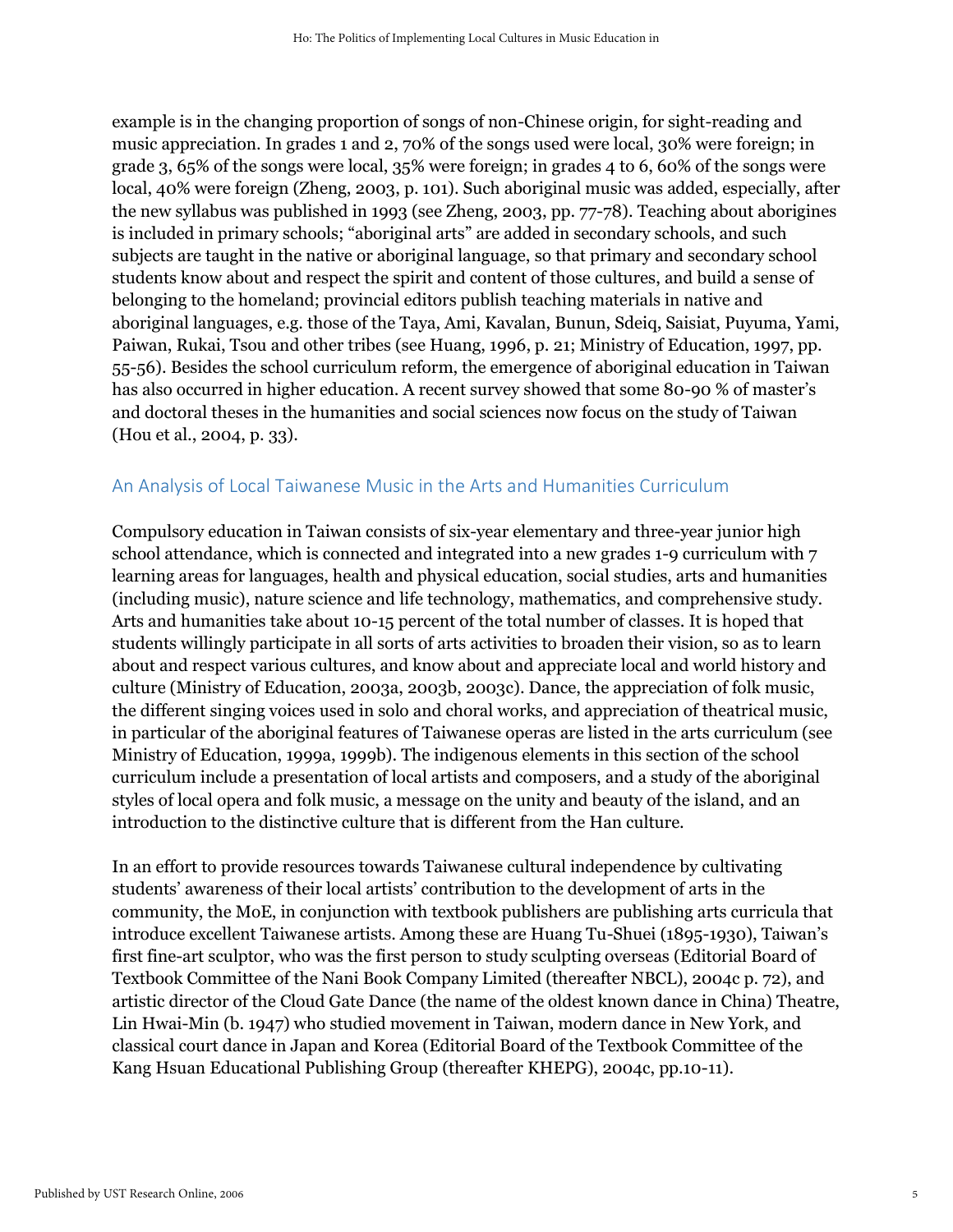Musicians introduced in this curricula include aboriginal singer, Chen Da (1905-1981), whose pure singing style and rich lyrics are worth preserving as an aboriginal traditional art (Editorial Board of the Textbook Committee of the KHEPG, 2004a, p. 60, 2004c, pp. 6-7; Editorial Board of Textbook Committee of the NBCL, 2004e, p.44). Another musician, Hsu Chang-Hui (1929- 2001), considered by many to be the pioneer local composer, influenced Taiwan's artistic development deeply, and brought new musical ideas back to Taiwan (Editorial Board of Textbook Committee of the NBCL, 2004e, p. 114). Also important, are the latest "King" of Taiwanese popular songs, Chen Jian-Nien, as well as the "Queens," Zhang Hui-Mei and Ji Xiao-Jun, all of whom are from the Puyuma tribe. The most common style of folk singing of this tribe is "call and response," which usually tells stories of life and culture. Today music of the Puyuma tribe is not only well known in the popular song area, but its unique style has made the folk music on which it is based famous (Editorial Board of Textbook Committee of the NBCL, 2004c, p. 68).

The MoE encourages preserving aboriginal languages by including folklore and songs in teaching materials. The songbook entitled Aboriginal Areas: Secondary and Primary School Choir Materials has 30 folk songs from 9 ethnic groups (Ministry of Education, 1999b). Aboriginal songs have played a central role in aboriginal life. Students are taught the diversified aboriginal music as a form of national treasure, and should also develop an understanding of the contemporary civilization of Taiwanese arts. Taiwanese opera (pronounced "gua-a-he" in Taiwanese) (for detailed information about the history and art of Taiwanese opera, see Huang, 2003; Yang, 2002) is the only indigenous form of drama in Taiwan and is always highlighted in the teaching materials (Editorial Board of the Textbook Committee of the NBCL, 2004e, pp. 41, 42, & 49). Taiwanese opera features local temple celebrations, having unique styles of performance, manipulation, playing music, costumes and settings. Glove puppets, which originated as early as the tenth century during the Sung Dynasty (960-1279 AD), and are a form of a drama deeply embedded in Taiwanese folk society, along with shadow puppets and marionettes, are the three most common styles of puppetry in Taiwan. The puppeteer is the major player in a glove puppet performance. Besides the teaching of good performing skills with puppets, students are required to learn the plots, scenes, and the "Bei Kuan" music (see the Editorial Board of the Textbook Committee of the NBCL, 2004a, pp. 60-3, 2004f, pp. 108, 110- 111; the Editorial Board of the Textbook Committee of the KHEPG, 2004a, pp. 76-95).

Taiwanese music and its history have emerged as key learning areas as more emphasis on Taiwan as a "homeland" is introduced (see Ministry of Education, 1995). Education for national identity has moved, from the singing of nationalist songs to understanding the cultural life of aboriginal people. Nationalist songs such as the national anthem of the ROC, "The Three Principles" composed by Cheng Mao-yun, "Song for the National Flag" (Guo-qi Ge) were compulsory in primary school music education (Ho & Law, 2002; Ho, 2003). Now these songs are no longer compulsory, and ethnic education in cultural life is stressed to help students' growth of a Taiwanese national identity with historical, cultural, and demographic perspectives. Toward this end, divergent aspects of early and present-day life of the Taiwanese people are to be studied including the ocean that surrounds Taiwan, as well as the country's trains (see Editorial Board of the Textbook Committee of the KHEPG, 2004b, 2004c, 2004e).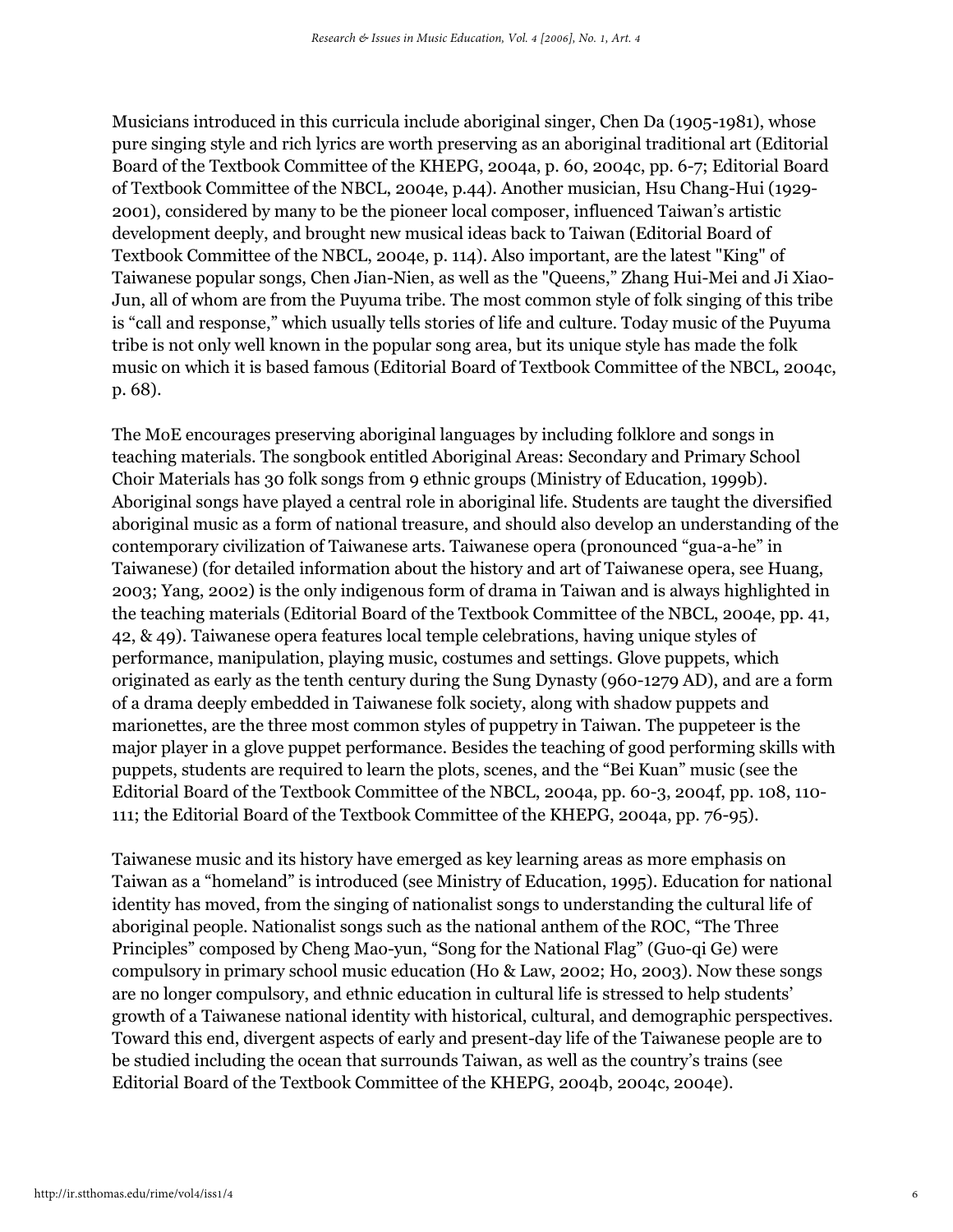The contents of the music curriculum include aboriginal religious songs, as well as work and recreational songs for various social occasions (Editorial Board of Textbook Committee of the NBCL, 2004b, p. 19, 2004c, pp. 23, 70-71, 2004f, pp.19-20; Editorial Board of the Textbook Committee of the KHEPG, 2004c, pp. 24-27, 2004d, p. 109, 2004e, pp. 44-45). As well, among the recommended songs are those that express loyalty to the homeland in terms of beauty, fertility, prosperity and hope, of which, the works of Chen Xiu-Xi, who was the first female poet of Taiwan, and Hsu Min-Heng are examples. Examples of these are "Meili Dao" (Beautiful Island), a song celebrating the blessed homeland as the sweet home of the soul, with a paraphrased text by Liang Jing-Feng of an original poem by Chen Xiu-Xi and a melody by Li Shuang-Ze, and the song, "Hakka Bense" (Characteristics of Hakka People) written by Hsu Min-Heng, which shows the Hakka people's ideal of never forgetting their origin, even if they must sell their ancestors' land (Editorial Board of the Textbook Committee of the KHEPG, 2004c, pp. 26-27).

The school music curriculum in Taiwan attempts to foster a sense of separate cultural identity to that of the PRC. Contemporary Chinese literature and music from the mainland is hardly mentioned in textbook materials, and Communist music and revolutionary or protest songs from the mainland do not appear in Taiwan's school curriculum. Taiwanese aboriginals differ from the Han people in many aspects, and so their food, clothes, residence, transport, education and music are all emphasized in the curriculum (Editorial Board of Textbook Committee of the NKCL, 2004f, p. 6). Taiwan's indigenous art and music, artists and composers are introduced in the curriculum, so that students learn to respect the cultures of different ethnic groups (see Ministry of Education, 2003c). Whilst teaching materials focusing on local arts support the promotion of a sound understanding of Taiwan's cultural heritage among students, raising the status of local musical cultures in the school curriculum is expected to develop a unique collective identity. Localization of education has provided space for the local cultures and identities in the arts curriculum, including music. The teaching materials that focused on local arts support the promotion of a sound understanding and appreciation of the Taiwanese culture and heritage among students, so that students may express an interest of appreciation of the Taiwanese culture. Now, instead of a suppressing role, the school music curriculum promotes ethnic cultures-encouraging Taiwanese music and composers as parts of a new collective identity, which in turn articulate a sense of national unity and harmony.

#### Criticisms of Introducing Local Taiwanese Music in School Education

The local movement for school music education has limitations for several reasons. First, the national curriculum reform on local cultures has received little support by higher education institutions for teacher education. Owing to inadequate education in aboriginal cultures, many music teachers are unlikely to be ready for teaching their music and cultures in school. Second, though aboriginal education has been strongly recommended since the late 1980s, curriculum reforms are regarded as shallow in their provision of teaching materials because they do not encourage students to enjoy and appreciate the aboriginal cultures. Third, in response to the new reforms, Taiwan's music education community may find it difficult to explore diverse styles, and to combine elements from different periods and traditions. Born into an era that attaches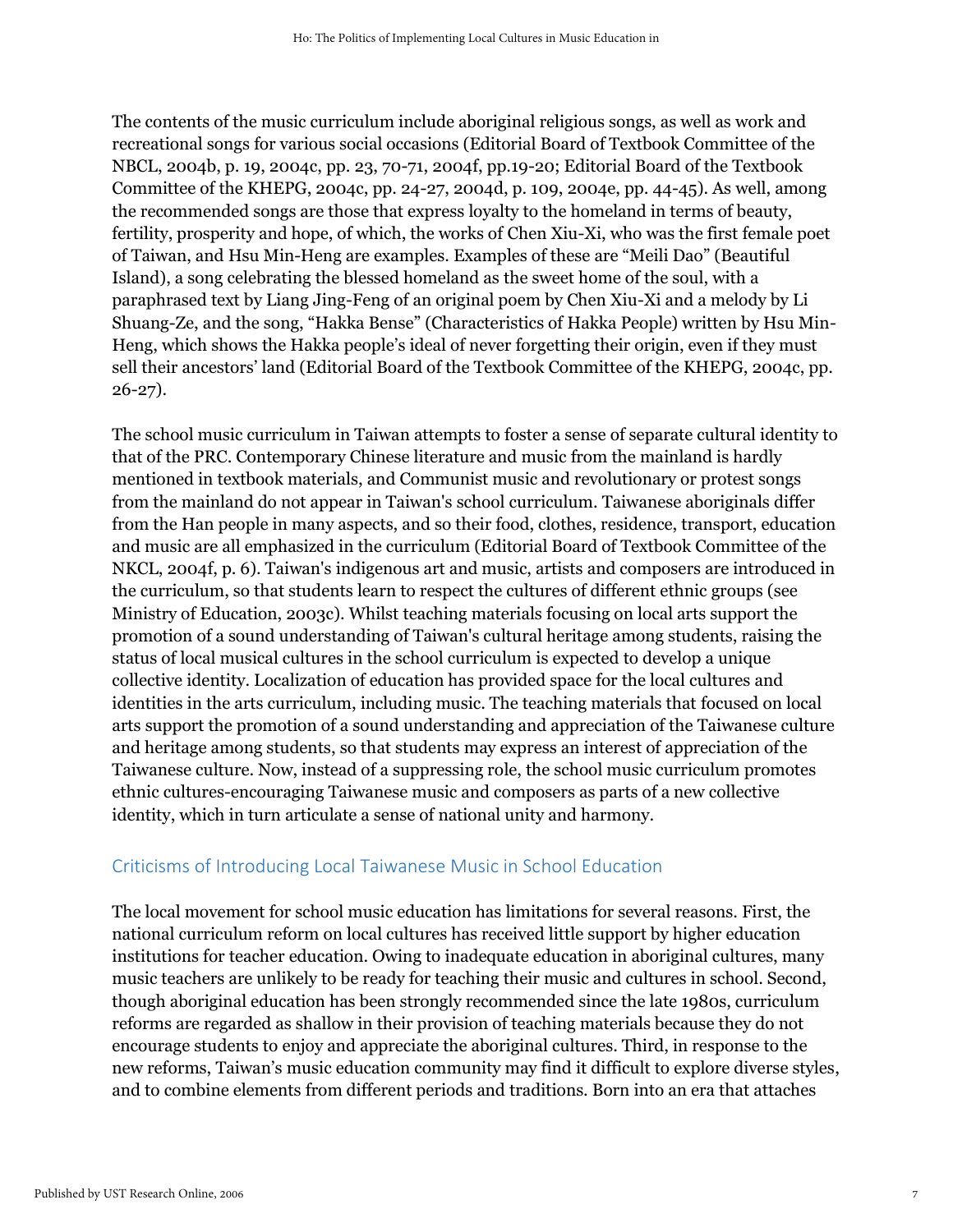considerable importance to globalization, present-day students in Taiwan face a much more complex environment in which to learn other musical cultures. The dilemma of globalization in the curriculum happens when a local culture faces the need to merge with the globalizing tide, but at the same time wishes to protect its identity and tradition.

Therefore, this section argues that the growth of a new Taiwan-centered identity in the music curriculum primarily accompanies the de-sinification policies concerning communist music and the "sinicization" of traditional Chinese music and the globalization of musical cultures. First, Taiwanese music was lacking in music education, which had been greatly influenced by the early transmission of Western music knowledge by seventeenth-century missionaries during the Dutch rule. After the Tianjin Treaty was signed in 1857, Christianity was spread again with many more Taiwanese being converted, and with further propulsion of Christian hymnody. The first Taiwanese church hymnal, Hymns, which contained 122 hymns, was edited by the English missionary William Campbell in 1900, but is now lost (Huang, 2003, p. 127).

During the Japanese occupation between 1895 and 1945, Taiwanese school music syllabi were mainly based on Western music, with local composers being trained outside of the country (prior to educational institutions being set up in the 1960s) (Huang, 2003, p. 182; also see Lee, 2003). Musicians from mainland China mainly used the Western harmonic intervals based on thirds as well as the Chinese pentatonic scales. While local Taiwanese composers, who were influenced by the Japanese, were creative in form and technique, they were not especially influential, and so the musical styles of this period were mostly Western Classical and Romantic (see Huang, 2003, pp. 182-183).

Taiwan's music education system, which is still based mostly on Western music (Zheng, 2003), is still affected significantly by the political climate on the island with teachers continuing to face problems when implementing aboriginal music. As stated by Zheng (2003, p. 83), only the Chinese Culture University, the National Taiwan Normal University, the National Taiwan University of Arts, the Tainan University of Arts and the Taipei University of Arts have courses in aboriginal music or Chinese music education. Though teacher-training institutes have adjusted their courses according to the education policy, the learning of aboriginal music has not been popularized, and is not compulsory in the higher education curriculum. For instance, the module particularly devoted to Taiwanese local music and aboriginal music is not included in the present obligatory courses for the undergraduates of the Department of Music of the Taiwan National Normal University (TNNU) (Refer to

[http://140.122.89.98/music\\_new/english/undergraduate\\_courses.htm\)](http://140.122.89.98/music_new/english/undergraduate_courses.htm).

Even though there are three modules, "History of Music Education in Taiwan," "Comparative Study of Cultural Zones on Aboriginal Music," and "Introduction of Nan Kuan and Bei Kuan Music," developed to cultivate students' understanding of local music and educational development in the master courses, they are only elective subjects, and the credits are limited to a total of six (Refer to [http://140.122.89.98/music\\_new/english/master\\_courses.htm\)](http://140.122.89.98/music_new/english/master_courses.htm).

Music teacher training at Taiwan's universities focuses mainly on western music theory and practice as represented by the three recent leaders of European musical pedagogy: Carl Orff,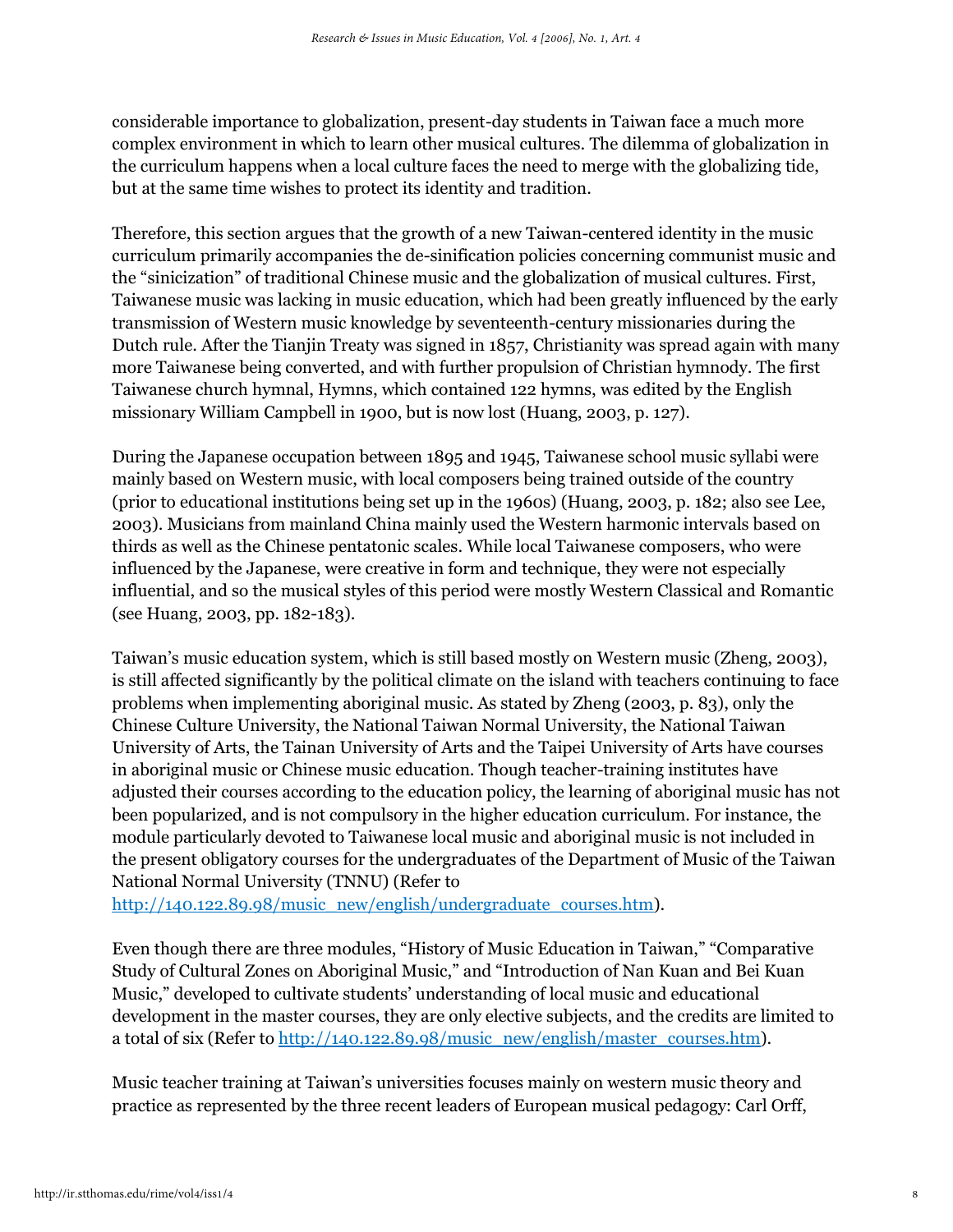Zoltan Kodály and Emile Jaques-Dalcroze (Ho and Law, 2002). As well, the content of music performance courses consist primarily of the repertoires and skills of the piano and other western instruments (Lee, 1987, and various university websites). Consequently, since Taiwan's aboriginal music is not highly recognized in the higher music education curriculum in Taiwan universities, aboriginal music courses are offered only as elective courses for fourth-year undergraduates or studied within regional music or ethnomusicology courses in the Department of Chinese Music of the Chinese Culture University

[\(http://db.pccu.edu.tw/dept/crm\\_group/crmacm/html/1.htm\)](http://db.pccu.edu.tw/dept/crm_group/crmacm/html/1.htm).

This absence of aboriginal music in higher education directly influences the knowledge that music teachers deliver in classrooms, resulting in little promotion of local Taiwanese cultures in schools. Because of their own limited training in aboriginal languages, and because schools banned the use of local dialects in teaching for many years, teachers do not know where to find aboriginal music materials, and instead, edit old folk songs, which are usually love songs. Additionally, teacher training in the performance styles of these songs is limited, and so even less is taught (Zheng, 2003, pp. 113-114). While some teachers therefore believe that students cannot be taught aboriginal music, the problem more likely lies with inadequate teaching methods and teacher preparation than with student inabilities (Zheng, 2003, p. 114).

In a study comparing the westernization and naturalization of music education in Shanghai and Taipei, Ho (2004) found that among various musical styles, including traditional western instrumental music, traditional Chinese instrumental music, Taiwanese opera, Taiwanese regional music, western folk music, Mandarin popular songs, western popular songs and other world music, etc., the three most preferred types among primary and secondary schools students in Taipei were Mandarin pop, western pop and traditional western instrumental music. The three least preferred types were Taiwanese opera, traditional Chinese vocal music, and other world music. As a result, most students are not receptive to studying Taiwanese native music, and neither teachers nor students typically are interested in studying Taiwanese opera.

Because of governmental bans leading to uninformed teachers and students, aboriginal music has not been given its own place within cultural and educational settings. Although the Research Institute of Musical Heritage opened its Ethnic Music Archive in Taipei in October 2003, which is regarded as the first archive devoted to ethnomusicology in Taiwan and which took thirteen years to build, it was immediately criticized for being under-stocked with musical publications (Lee, 2003, p.18). To compound the problem, there is no clear definition of "Taiwanese aboriginal" music in Taiwan's nine-year compulsory education syllabus. The aboriginal songs in the textbooks can be sung, but not much background information is taught to give an understanding of the musical ideas or characteristics (see various issues published by the editorial boards of the textbook committee of the NKCL and KHEPG). The appreciation and singing of such songs are included in modern music textbooks, but folk songs of Taiwanese origin, e.g. aboriginal and Hakka folk songs, do not constitute the highest proportion of the total songs. This means that the ideals, cultural aspects and history of aboriginal music are not organized into teaching materials, and students cannot learn native music comprehensively. With fewer schools that teach aboriginal music, local music obviously becomes marginalized.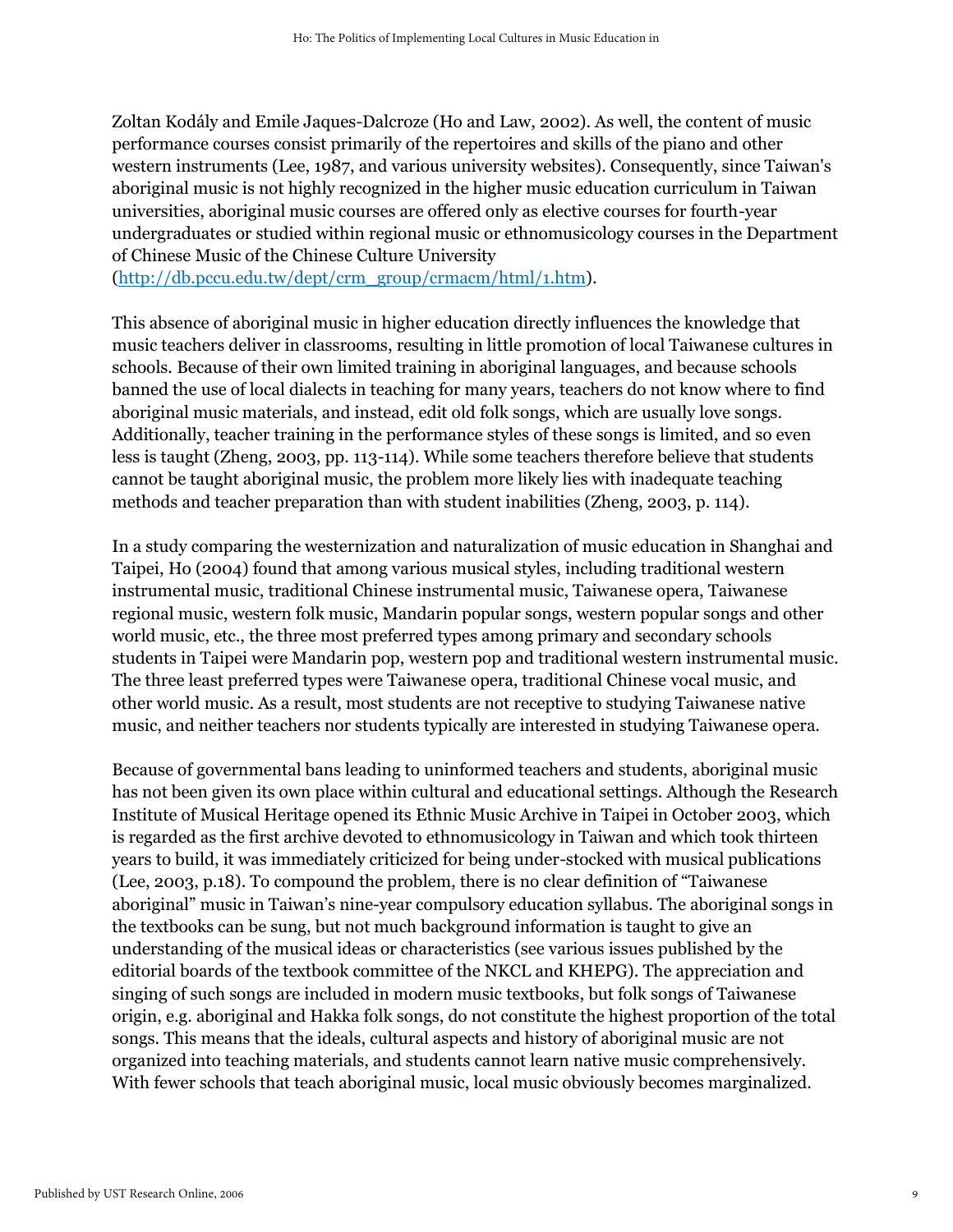Finally, the modification of the music component in the Taiwanese school curriculum is a sociopolitical exercise of reselection and re-politicization. While the inclusion of traditional Chinese music is seen as part of the common national and cultural identity between China and Taiwan, it represents only a partial "sinicization." The official promotion of Chinese traditional music (excluding music espousing communist ideologies) is a policy designed to maintain a larger utopian vision "grounded in shared myths, values, beliefs, ethnicity and history, to celebrate Taiwan's own sense of its cultural past" (Ho and Law, 2002, p. 348; also see Ho, 2004, p.235). As part of this promotion of Chinese music, arts organizations such as the Taipei Municipal Chinese Classical Orchestra (TMCCO) perform both in and outside Taipei, and run music education and appreciation classes at schools and community centers throughout the city (Phipps, 2003).

Other modes of state promotion of traditional Chinese arts and amusements in primary and high school sectors consist of funding Chinese music, craft, dance, opera, amusements and children's games (Ho and Law, 2002), which included US\$1.4 million in subsidies to 1,100 schools for nearly 1,300 activities in 1998-1999. As well, teaching materials are also devoted to the learning of calligraphy, painting, the pentatonic scale (i.e. the five notes known as "gong, shang, jiao, jing, yu"), and the traditional theatrical music of China (Editorial Board of the Textbook Committee of the NBCL, 2004e; Editorial Board of the Textbook Committee of the KHEPG, 2004f). In particular, the Peking opera, with its different types of singing, opera characters, stage-settings, costumes and other features, is a representative of the Chinese theatre at its most mature, with over 200 years of history, and is greatly respected and represented in the curriculum (Editorial Board of the Textbook Committee of the KHEPG, 2004g, pp. 74-95).

#### Multicultural Considerations

After the lifting of martial law in 1987, the issue of Taiwanese identity shifted from focusing on Chinese to Taiwanese culture, and even toward global cultures (Ho & Law, Forthcoming). Yip (2004) explores the national imagination of Taiwan on the local, national, and global levels, and examines the shift away from traditional models of cultural authenticity toward more fluid and broader trends of global culture (Wang, 2000). Similarly, Taiwan has been expanding the international component of its curriculum to include global citizenship, so as to foster students' consciousness of the different cultures and traditions of the global community as one of the goals of modern educational reform (Executive Yuan Education Commission, 1996; Law, 2004). Students are introduced to various cultures in the hopes of learning to appreciate both local and world history and culture (Ministry of Education, Taiwan, 2003b). However, classical Western and classical Chinese instruments are mainly taught in schools, and world music is rarely mentioned in the curriculum (Ho, 2004; Ho & Law, 2002, 2003). Ho's and Law's surveys (Forthcoming) found that multicultural music education in Taiwan was not valued much in school music education, and that students in Taipei perceived themselves as having little knowledge of Taiwanese or traditional music, or the other types of world music that are taught. Achieving a balance in the cultural dimensions of the teaching and learning of Taiwanese,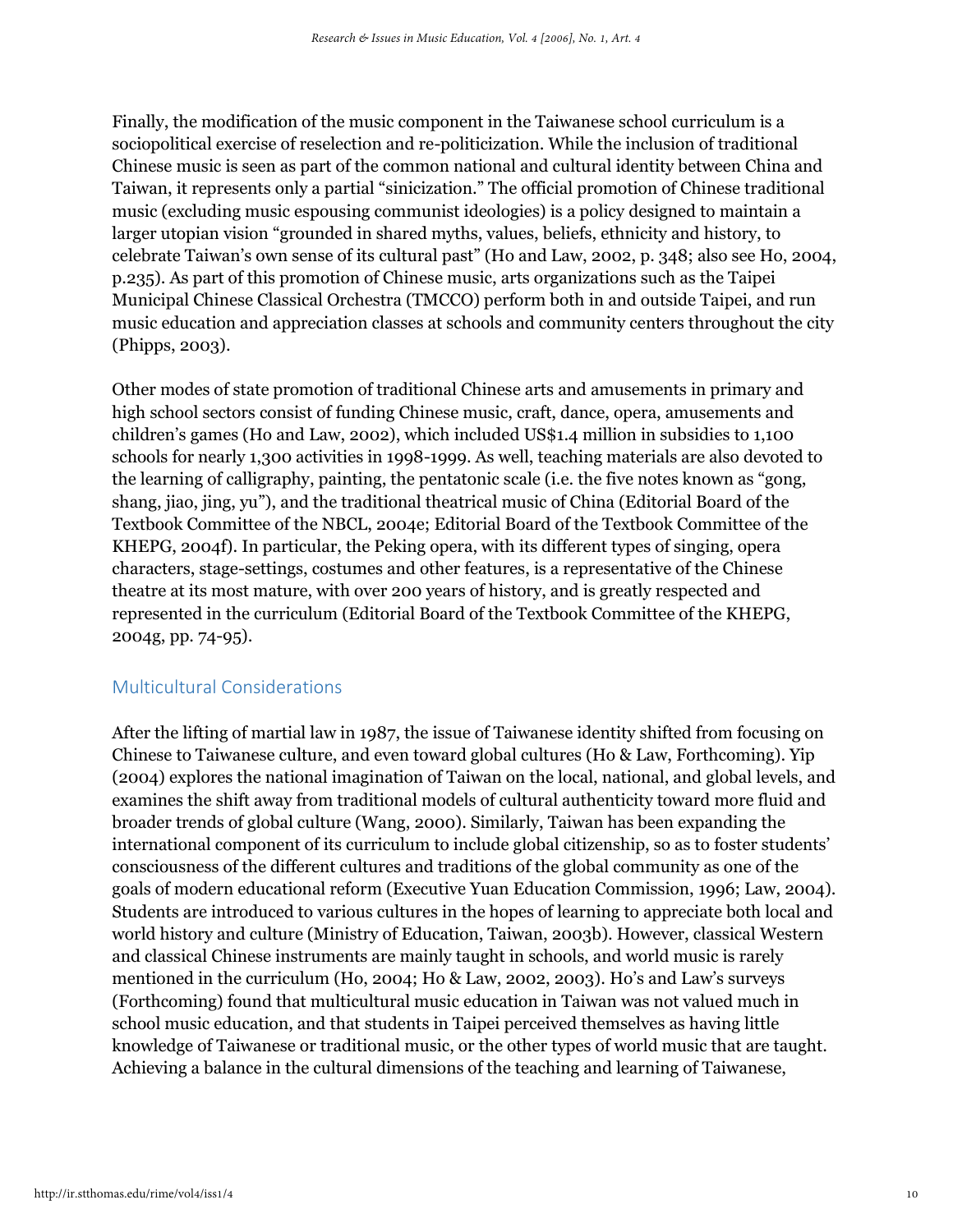traditional Chinese music and other musical styles in contemporary Taiwan's music education will remain to be seen in the future political and cultural development of Taiwan.

#### **Conclusions**

When Li Deng-Hui was officially elected president in 1990, a profound cultural transformation began on the island with ethnicity gaining momentum as a component of political discourse. As well, cultural identity serves as a subject of heated debate over the issue of being "Taiwanese" and "Chinese." During the last decade, Taiwan has reflected on education for its nationalist development and consciousness with the Democratic Progressive Party's policy of promoting "localization" during the 2000's administration affecting all areas of life, education and culture.

This article has argued that the dynamic of Taiwan's political transformation is observable in music education, and that it is affected by power relationships, and musical cultures and values. Through efforts to enhance Taiwan's local music at various levels, school officials and teachers are encouraged to consolidate community spirit, and to preserve local cultures through arts and music education by introducing local artists, Taiwanese folk and contemporary music, and education for character and values though the singing of Taiwanese and other aboriginal songs. Teaching the music of Taiwanese culture and identity could result in increased awareness of the historical experiences and shared cultures that have led to the formation of a new collective identity.

However, within this new paradigm, music education is half-hearted about promoting Taiwanese music. The local movement for school music education is limited by little support from higher education institutions for teacher training, a lack of available materials for teaching Taiwanese local music, and the insufficient integration of traditional Chinese and other global music. In searching for a national identity and cultural consciousness, the new cultural identity of school music continues to emphasize traditional Chinese music. This double identity is clearly shown in cultural developments, and the Taiwan state's adoption of an open policy towards the preservation of traditional Chinese music in society and in schools. Besides the introduction of Taiwanese local music and traditional Chinese music, multiculturalism also plays an increasingly vital role in the school curriculum. Nationalization and globalization may explain the primacy of Taiwanese music in the curriculum. The desire for a new Taiwanese identity has created a cultural vacuum that has enlarged the cultural gap, not only between the music of contemporary Taiwan and that of the mainland, but also between the integration of local, national and global cultures. Nonetheless, the nation-state has the final power to prescribe what local, national, and global elements will be introduced, emphasized, and materialized in school music education. In view of globalization and an intensification of the commodifying of culture, the question of how to reach a national consensus concerning the form of a twenty-first century Taiwanese music curriculum remains open.

### Acknowledgement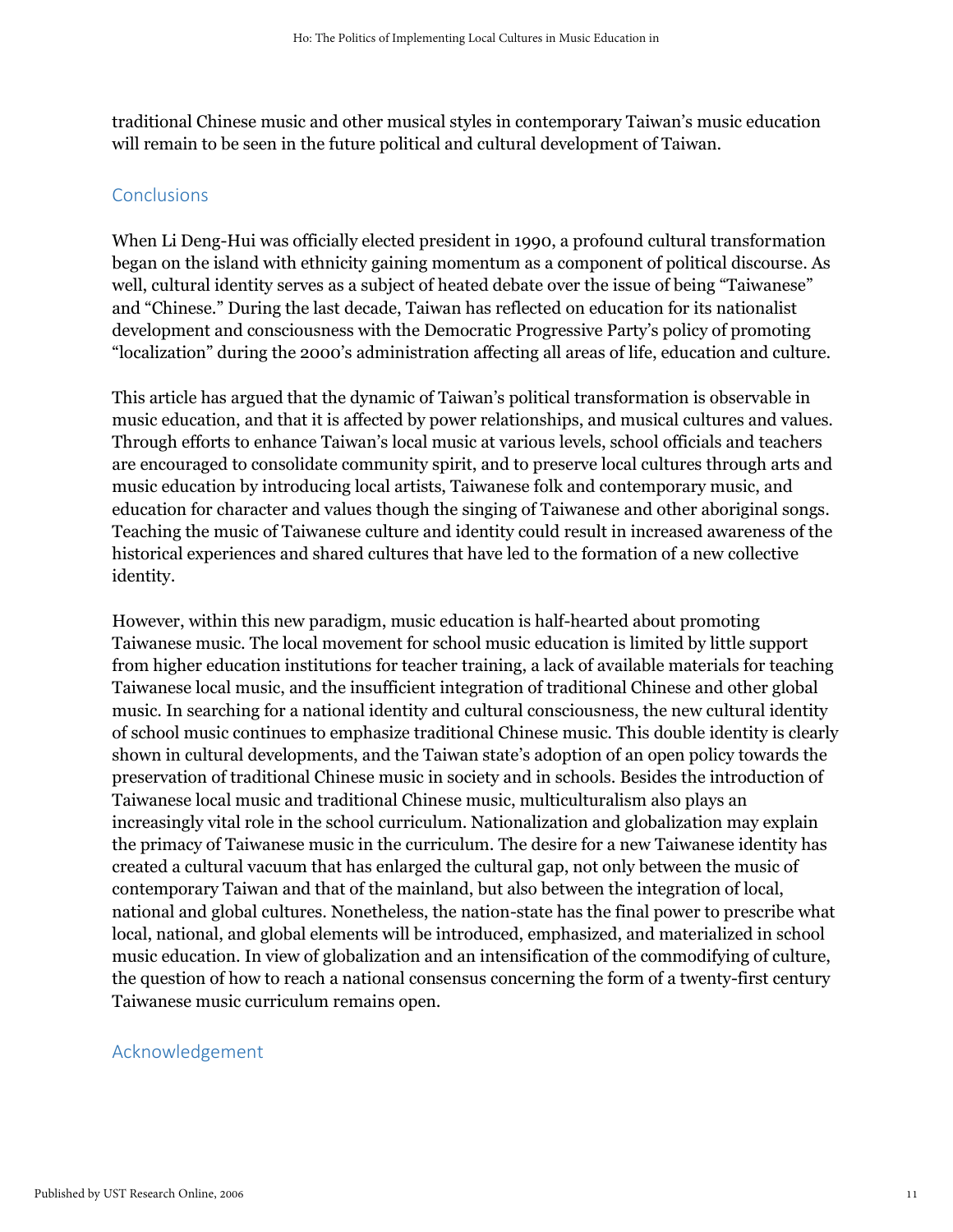The author wishes to acknowledge the generous support of the Hong Kong Research Grants Council who funded this project (HKBU 2177/03H).

#### References

Brown, M. J. (2004). Taiwan Chinese? *The impact of culture, power, and migration on changing identities.* Berkeley: University of California Press.

Chang, Y.P. (2002) Resolution passed to change names of school subjects, *Taipei Times*, 25 December, p.4.

Chen, H.W. (2001). A study of Japanese colonial education policies in Taiwan – the case of *language textbooks for elementary school. Electronic Theses Heap of the National Sun Yat-sen University.* [http://etd.lib.nsysu.edu.tw/ETD-db/ETD-search/view\\_etd?URN=etd0611101-](http://etd.lib.nsysu.edu.tw/ETD-db/ETD-search/view_etd?URN=etd-0611101-153128) [153128](http://etd.lib.nsysu.edu.tw/ETD-db/ETD-search/view_etd?URN=etd-0611101-153128) (accessed 8 April 2005).

Chin, H.W. (2004) New school textbooks will simply tell the truth. *Taipei Times*, 16 November, p.8.

Clough, R. N. (1996). The enduring influence of the Republic of China on Taiwan today. *The China Quarterly, 148* (Special issue: contemporary Taiwan), 1054-1071.

Chun, A. (1994). From nationalism to nationalizing: Cultural imagination and state formation in postwar Taiwan. *Australian Journal of Chinese Affairs, 31*, 49-69.

Council for Cultural Affairs Executive Yuan. (2004a). *Wenhua tongji guomin jiushi nian* (Cultural Statistics; National Year 91). Taipei: Council for Cultural Affairs Executive Yuan.

Council for Cultural Affairs Executive Yuan. (2004b). *Wenhua baipishu* (Culture white papers). Taipei: Council for Cultural Affairs.

CNA, Taipei. (2004). Taiwanize' school curriculum: TSU. *Taipei Times,* 10 November, p. 4.

Democratic Progressive Party, The. (2004). Ethnic diversity and national unity. *Taipei Times*, 2 October, p. 8.

Dreyer, J.T. (2003). Taiwan's evolving identity. *Asia Program Special Report, 114*, 4-10.

Editorial Board of Textbook Committee of the Nani Book Company Limited. (2004a). *Guomin zhongxue yishu yu renwen* (Primary school: arts and humanities, Grade 3, First term). Tainan: Nani book company limited.

Editorial Board of Textbook Committee of the Nani Book Company Limited. (2004b). *Guomin zhongxue yishu yu renwen* (Primary school: Arts and humanities, Grade 4, First term). Tainan: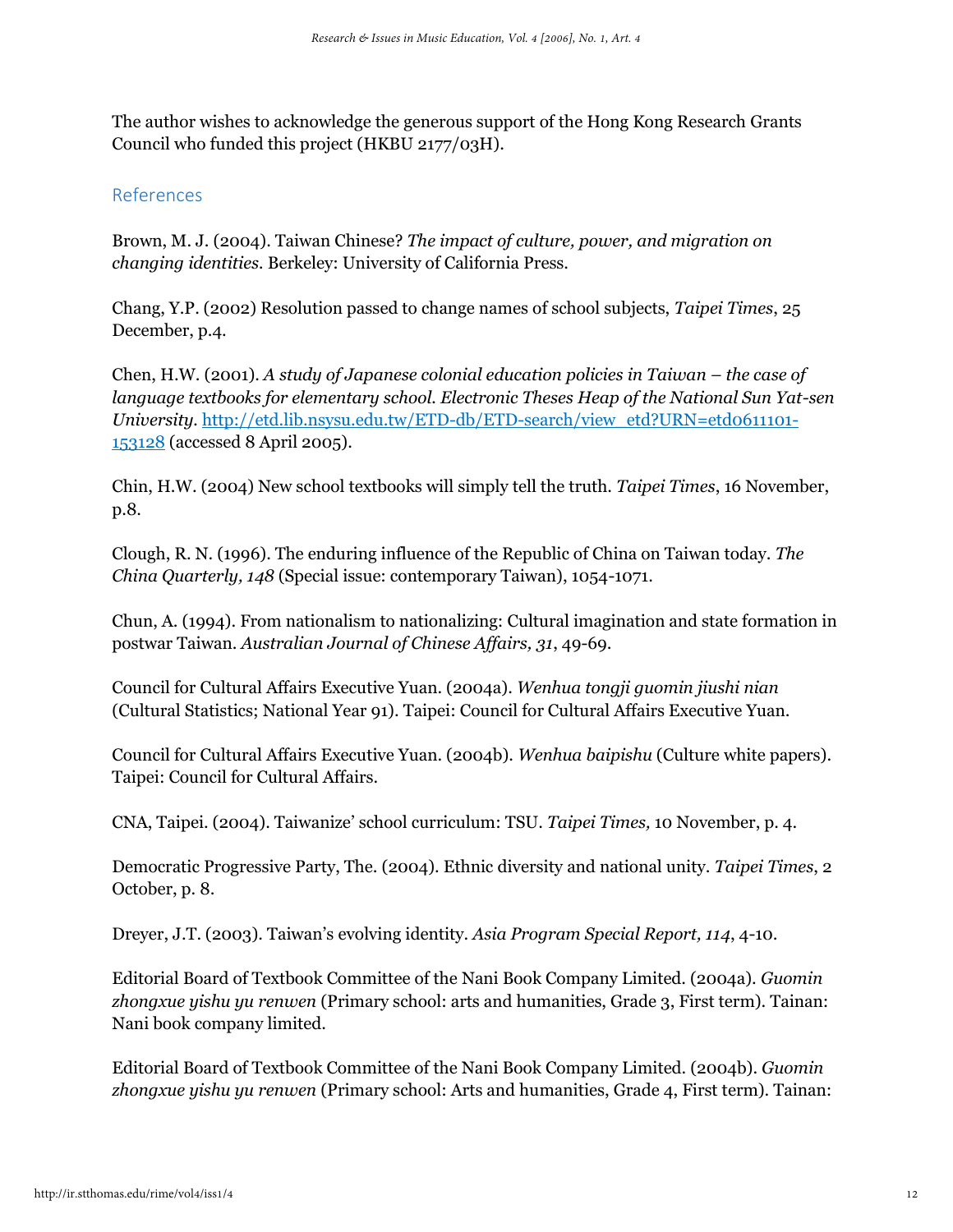Nani book company limited.

Editorial Board of Textbook Committee of the Nani Book Company Limited. (2004c). G*uomin zhongxue yishu yu renwen* (Primary school: Arts and humanities, Grade 5, First term). Tainan: Nani book company limited.

Editorial Board of Textbook Committee of the Nani Book Company Limited. (2004d). *Guomin*  zhongxue yishu yu renwen (Primary school: Arts and humanities, Grade 5, Second term). Tainan: Nani Book Company Limited.

Editorial Board of Textbook Committee of the Nani Book Company Limited. (2004e). *Guomin zhongxue yishu yu renwen* (Primary school: Arts and humanities, Grade 6, First term). Tainan: Nani Book Company Limited.

Editorial Board of Textbook Committee of the Nani Book Company Limited. (2004f). *Guomin zhongxue yishu yu renwen* (Secondary school arts and humanities, Grade 7, Second term). Tainan:Nani Book Company Limited.

Editorial Board of Textbook Committee of the Kang Hsuan Educational Publishing Group. (2004a). *Yishu yu renwen* (Arts and humanities: Grade 5, First term). Taipei: Kang Hsuan Educational Publishing Group.

Editorial Board of Textbook Committee of the Kang Hsuan Educational Publishing Group.(2004b). *Yishu yu renwen* (Primary school arts and humanities, Grade 5, Second term). Taipei: Kang Hsuan Educational Publishing Group.

Editorial Board of Textbook Committee of the Kang Hsuan Educational Publishing Group. (2004c). *Yishu yu renwen* (Primary school arts and humanities, Grade 6, First term) Taipei: Kang Hsuan Educational Publishing Group.

Editorial Board of Textbook Committee of the Kang Hsuan Educational Publishing Group. (2004d). *Yishu yu renwen* (Secondary school arts and humanities, Grade 7, First term). Taipei: Kang Hsuan Educational Publishing Group.

Editorial Board of Textbook Committee of the Kang Hsuan Educational Publishing Group. (2004e). *Yishu yu renwen* (Arts and humanities, Grade 7, Second term). Taipei: Kang Hsuan Educational Publishing Group.

Editorial Board of Textbook Committee of the Kang Hsuan Educational Publishing Group. (2004f). *Yishu yu renwen* (Arts and humanities, Grade 8, First term). Taipei: Kang Hsuan Educational Publishing Group.

Editorial Board of Textbook Committee of the Kang Hsuan Educational Publishing Group. (2004g). *Yishu yu renwen* (Arts and humanities, Grade 8, Second term). Taipei: Kang Hsuan Educational Publishing Group.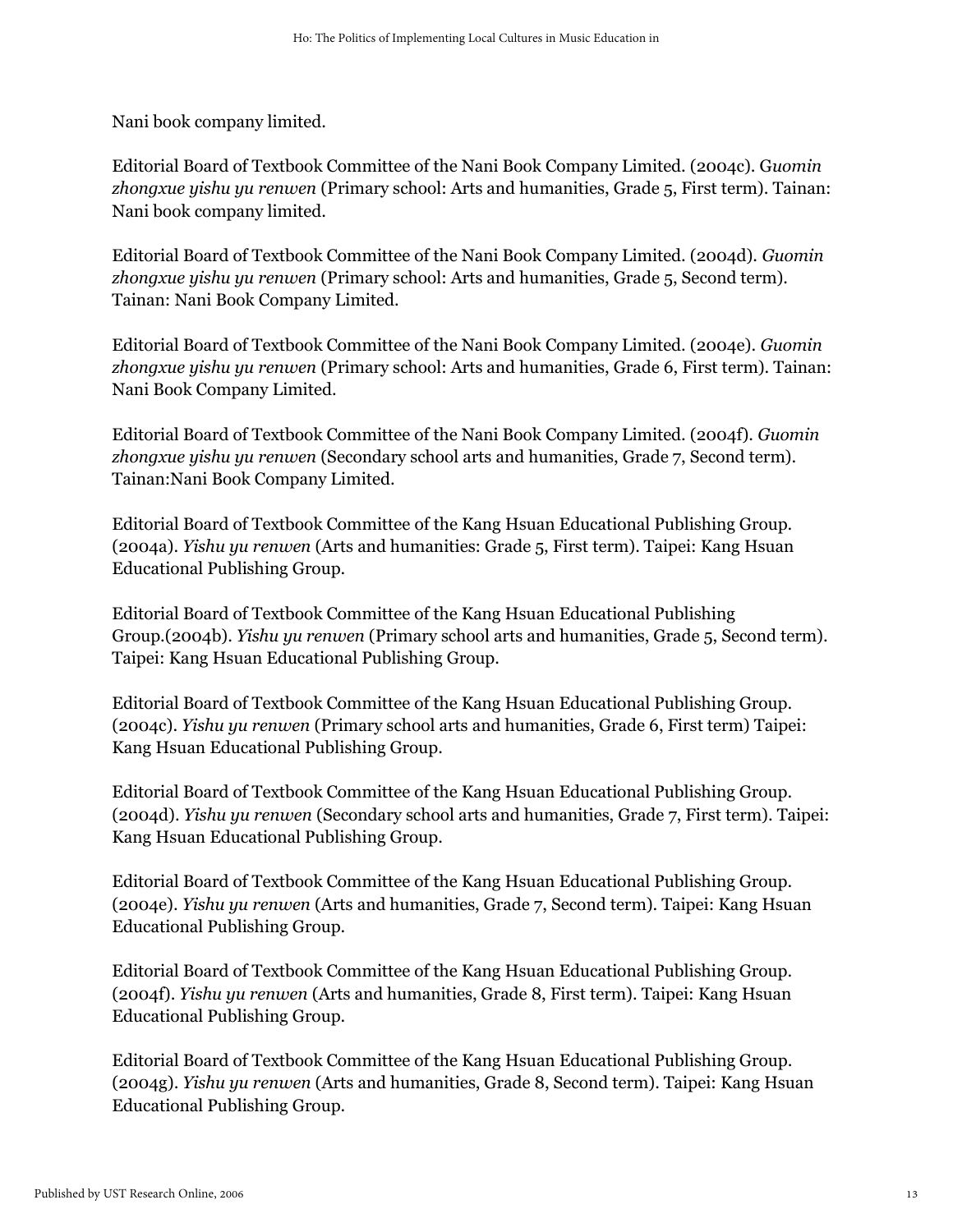Gold, T. B. (1994). Civil society and Taiwan's quest for identity. In S. Harrell & C.C. Huang (Eds.),*Cultural change in postwar Taiwan* (pp. 47-68). Taipei: SMC Publishing Inc.

Gold, T. B. (2003). Identity and symbolic power in Taiwan. *Asia Program Special Report, 114*, 1116.

Government Information Office, Taiwan. (2005). *Taiwan yearbook 2005*[.http://www.gio.gov.tw/taiwan-website/5-gp/yearbook](http://www.gio.gov.tw/taiwan-website/5-gp/yearbook) (accessed March 16, 2006)

Ho, W. C. (2003). Democracy, citizenship and extra-musical learning in two Chinese communities: Hong Kong and Taiwan. *Compare, 33*(2), 155-171.

Ho, W. C. (2004). A comparative study of music education in Shanghai and Taipei: westernization and nationalization. *Compare, 34*(2), 231-249.

Ho, W. C. & Law, W. W. (2002). Music education in Taiwan: the dynamics and dilemmas of globalization, localization and Sinophilia. *The Curriculum Journal, 13*(3), 339-360.

Ho, W. C. & Law, W. W. (2003). Music education in Taiwan: the pursuit for 'local' and 'national' identity. *Journal of the Indian Musicological Society, 34*, 83-96.

Hong, C. (2004). That's not what he thinks, pan-blues retort. *Taipei Times*, 14 November, p.1.

Hou, H.H., Chu, T.H., Tang, N. & Hsia, C.J. (2004). *Tensions in Taiwan. New Left Review*, July/August, *28*, 19-42.

Huang, X.Z. (2003). *Taiwan yinyue shi* (Taiwan music history). Taipei: Wunan Book Publishing Company Limited.

Huang, Z.J. (1996). *Yinyue jiaoxue fa 1* (Music pedagogy 1). Taipei: Shta Book Company Limited.

Law, W.W. (2002). Education Reform in Taiwan: a search for a 'national' identity through democratisation and Taiwanisation. *Compare, 32*(1), 61- 81.

Lee, A.H.C. (2003). Nationalism in school texts in Taiwan. *Journal of Historical Research in Music Education, 25*(1), 36-48.

Lee, V. (2003). The archive of emptiness. *Taipei Times*, 16 November, p. 18.

Lee, Y. K. (1987). The efficacy of music education and the music education policy in the Republic of China. *Bulletin of the National Institute of Educational Materials, 12*, 1-10.

Marquand, R. (2004). Tug-of-war for Taiwan's identity. *The Christian Science Monitor*, 19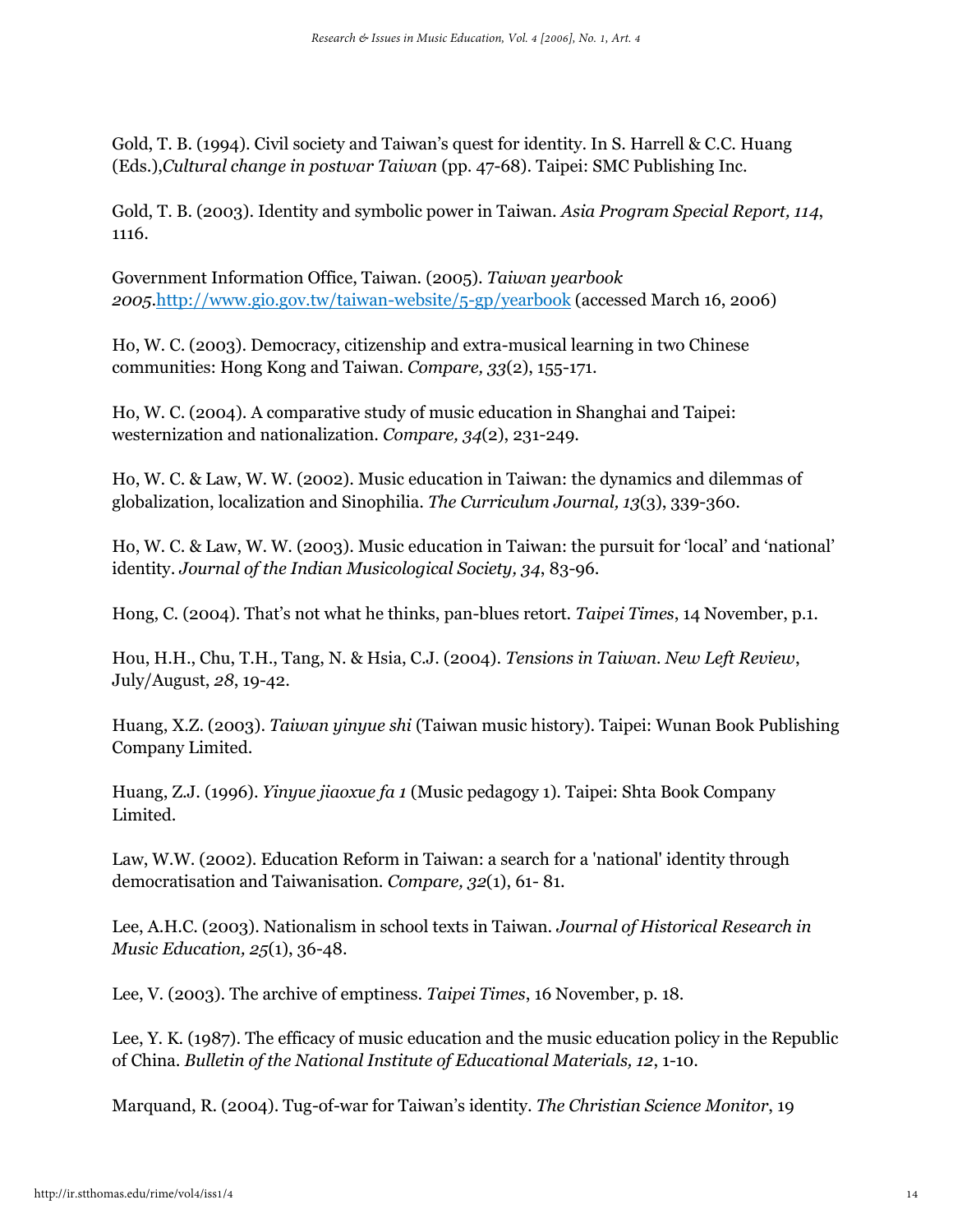March.<http://csmweb2.emcweb.com/2004/0319/p06s02-woap.html> (accessed March 16, 2006)

Ministry of Education, Taiwan (1995). *Guomin zhongke kecheng biaozhun* (Standard Curriculum for National Secondary Schools). Taipei: Ministry of Education.

Ministry of Education, Taiwan. (1997). *Zhonghua minguo yuanzumin jiaoyu baogaoshu* (Report of the Republic of China aboriginal people education). Taipei: Bingyi Colorprint Publishing Company Limited.

Ministry of Education, Taiwan. (1999a). *Gaoji zhongxue yixia xuexiao yishu xinshang kecheng zi yanjiu guihuo* (Research plan for arts appreciation courses for levels below high school). Taipei: Department of Education Research Committee.

Ministry of Education, Taiwan. (1999b). *Yuenzhumin diqu guomin zhongxiaoxue hechangtuan jiaoca* (Aboriginal areas: Secondary and primary school choir materials).Hualien: National Hualien Teaching College Research Center.

Ministry of Education, Taiwan. (2003a). *Guomin zhongxiaoxue jiunian yiguan kecheng Gangyiao Zhongda Yiti* (Government secondary and primary school 9-year united syllabus big issues). Taipei: Ministry of Education.

Ministry of Education, Taiwan. (2003b). *Guomin zhongxiaoxue jiunian yiguan kecheng Gangyiao zhonghe huodong xuexi lingyu* (Government secondary and primary school 9-year united syllabus integrated activities learning areas). Taipei: Ministry of Education.

Ministry of Education, Taiwan. (2003c). *Guomin zhongxiaoxue jiunian yiguan kecheng gangyiao yishu yu Renmin xuexi lingyu* (Government secondary and primary school 9-year united syllabus arts and humanities learning areas). Taipei: Ministry of Education.

*People's Daily News.* (2005). "Cultural Taiwan Independence" rouses strong protests in Taiwan (English version), January 1.

[http://english.people.com.cn/200501/01/eng20050101\\_16933.html](http://english.people.com.cn/200501/01/eng20050101_16933.html) (accessed March 16, 2006).

Phipps, G. (2003). Showcasing traditional arts. *Taipei Times*, March 20, p. 18.

To, C.Y.(1972). Education of the aborigines in Taiwan: an illustration of how certain traditional beliefs of a majority people determine the education of a disadvantaged minority. *Journal of Negro Education* (The education of disadvantaged peoples in international perspective), 41(3), 183-194.

Tsai, C.T. (2002). Chinese-ization and the nationalistic curriculum reform in Taiwan. *Journal of Education Policy, 17*(2), 229-243.